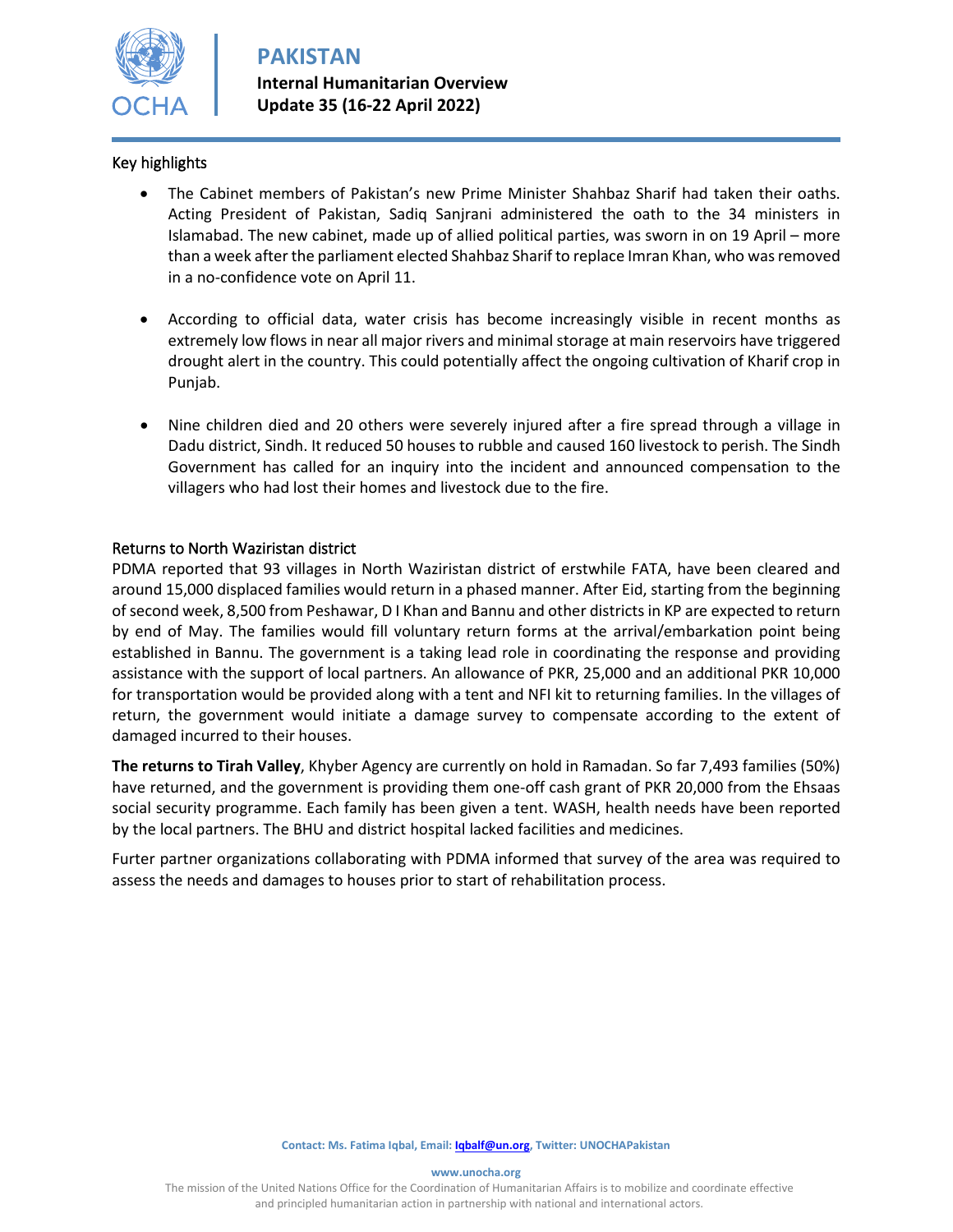

**Internal Humanitarian Overview Update 35 (16-22 April 2022)**

### Fire breaks out at village in Sindh

Nine children died and 20 others were severely injured after a fire spread through a village in Dadu district, Sindh. It reduced 50 houses to rubble and caused 160 livestock to perish. According to reports, the tragic incident took place at night (2100 hrs) after a fire reportedly broke out in the kitchen of a hut. The heat caused the fire to spread further

The Sindh Government announced compensation to the villagers who had lost their homes and livestock due to the fire.



#### Pak-Afghan cross border

#### Reduces cross-border movement at Torkham

After implementation of the newly introduced Individual Voluntary Arrangement System (Ivas) at Torkham, cross-border movement of Afghan nationals has considerably reduced since the start of April. Government officials reported that 2,500 to 3,000 Afghans travelled between Pakistan and Afghanistan on proper visas on daily basis after imposition of ban on Afghan national card (Tazkira). Normally more than 12,000 Afghans travelled via Torkham border on a daily basis prior to introduction of Ivas.

Reportedly, there was no effective mechanism of the verification of Tazkira in the previous system and Afghans were allowed to use it for multiple cross-border movement.

#### Natural disaster preparedness

#### WFP hands over emergency storage facilities

WFP handed over newly constructed Emergency Storage Facilities, prefabricated temperature-controlled storage units, and IT Equipment to the Provincial Disaster Management Authority (PDMA) Balochistan and District Disaster Management Authorities (DDMAs) of Chaman and Chagai districts.

The contribution was part of the WFP's efforts to support and strengthen the Government of



Balochistan for effective emergency preparedness and disaster risk reduction in Balochistan.

#### **Contact: Ms. Fatima Iqbal, Email[: Iqbalf@un.org,](mailto:Iqbalf@un.org) Twitter: UNOCHAPakistan**

#### **www.unocha.org**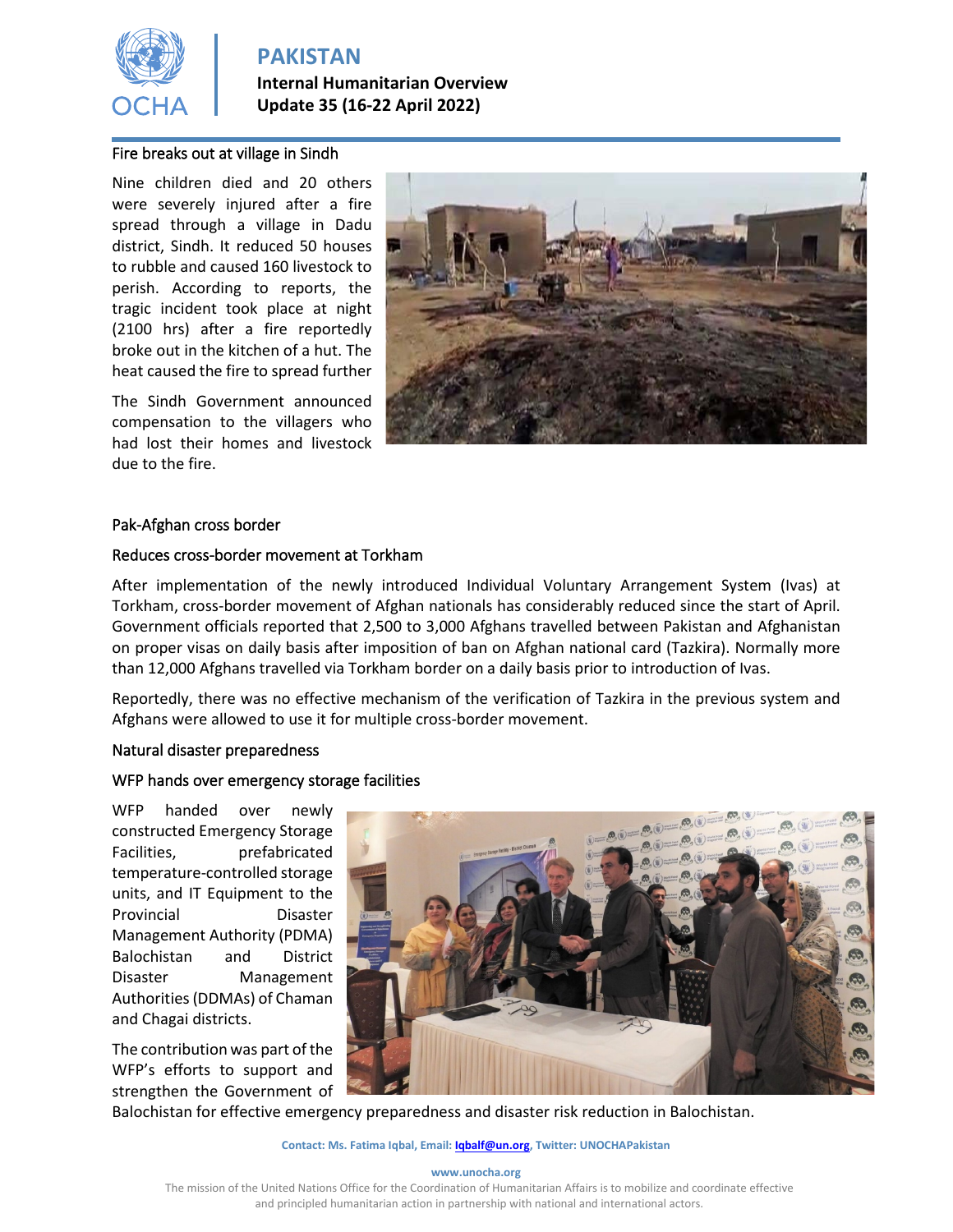

## **Internal Humanitarian Overview Update 35 (16-22 April 2022)**

WFP has also recently deployed the Emergency Preparedness Capacity Index (EPCI) - a corporate tool that helps identify the needed capacities for effective response. The exercise was conducted by WFP for PDMA Balochistan and six selected districts, aiming to enhance the preparedness capability of DDMAs and PDMA Balochistan.

Chris Kaye, Country Director, WFP Pakistan, said that WFP was pleased to provide the support and the additional capacity that would help the Government of Balochistan better manage and coordinate responses to disasters in the region. He mentioned that capacity to store and manage critical relief items at local levels could save lives as well as reduce the impact on communities caused by sudden-onset disasters.

PRCS launched training sessions to respond to weather-related emergencies. Taking into consideration unpredictable extreme weather events, especially severe heatwaves, the Provincial Disaster Management Authority (PDMA), Sindh, in collaboration with Pakistan Red Crescent Society (PRCS) had started a series of training sessions on heat-related emergencies for the relevant Sindh government departments and civil society representatives.

### Weather alert

The Provincial Disaster Management Authority (PDMA) issued an alert for a new spell of rains in Khyber-Pakhtunkhwa and asked district administrations of the province to adopt measures to prevent fatal incidents.

The Provincial Disaster Management Authority (PDMA) Balochistan declared an emergency in Chaman, Killa Adullah, Pishin, Mastung and Quetta following heavy rain and dust storms last week.

### Water scarcity: drought alert launched

According to official data, water crisis has become increasingly visible in recent months as extremely low flows in near all major rivers and minimal storage at main reservoirs have triggered drought alert in the country. The shortage of water could surge to 45 percent from Indus River System Authority's (IRSA) earlier prediction of 28 percent.

According to official data, water storage at Tarbela Dam, built on River Indus, has been recorded at lowest level in the last ten years. The average storage of the dam is recorded in the last ten years is at 0.512 million acre feet (MAF) while these days the reservoir is dry.

Similar is the case with Mangla Dam on Jhelum River, the largest water storage site in the country. Only 0.130 MAF water has been left in the reservoir against average storage of 1.105 MAF, recorded on April 18 in the last 10 years (2012-2021).

Owing to cumulative effect of lowest ever river flows in high-demand early Kharif sowing season, the combined inflows in all four major rivers including Indus, Jhelum, Chenab, and Kabul stood at mere 73,800 cusecs on April 18, 2022 while over 140,200 cusecs average inflows were registered in the last ten years.

As per breakdown of river inflows, a rounded 10,000 cusecs of water were recorded in Kabul River at Nowshera against average 37,700 cusecs.

Similarly, inflow at Chenab River at Marala was just 9,100 cusecs compared to an average of 24,100 recorded during the last ten years. Consequently, barrages in Sindh province, where water is direly needed for irrigation, have been facing scarcity. As per official data, Guddu Barrage in upper Sindh received only 35,400 cusecs of water, against the average 48,300 the province used to get. For Sukkur Barrage, only 26,600 cusecs of inflows were recorded on April 18 against last ten year's average of 44,000.

#### **Contact: Ms. Fatima Iqbal, Email[: Iqbalf@un.org,](mailto:Iqbalf@un.org) Twitter: UNOCHAPakistan**

**www.unocha.org**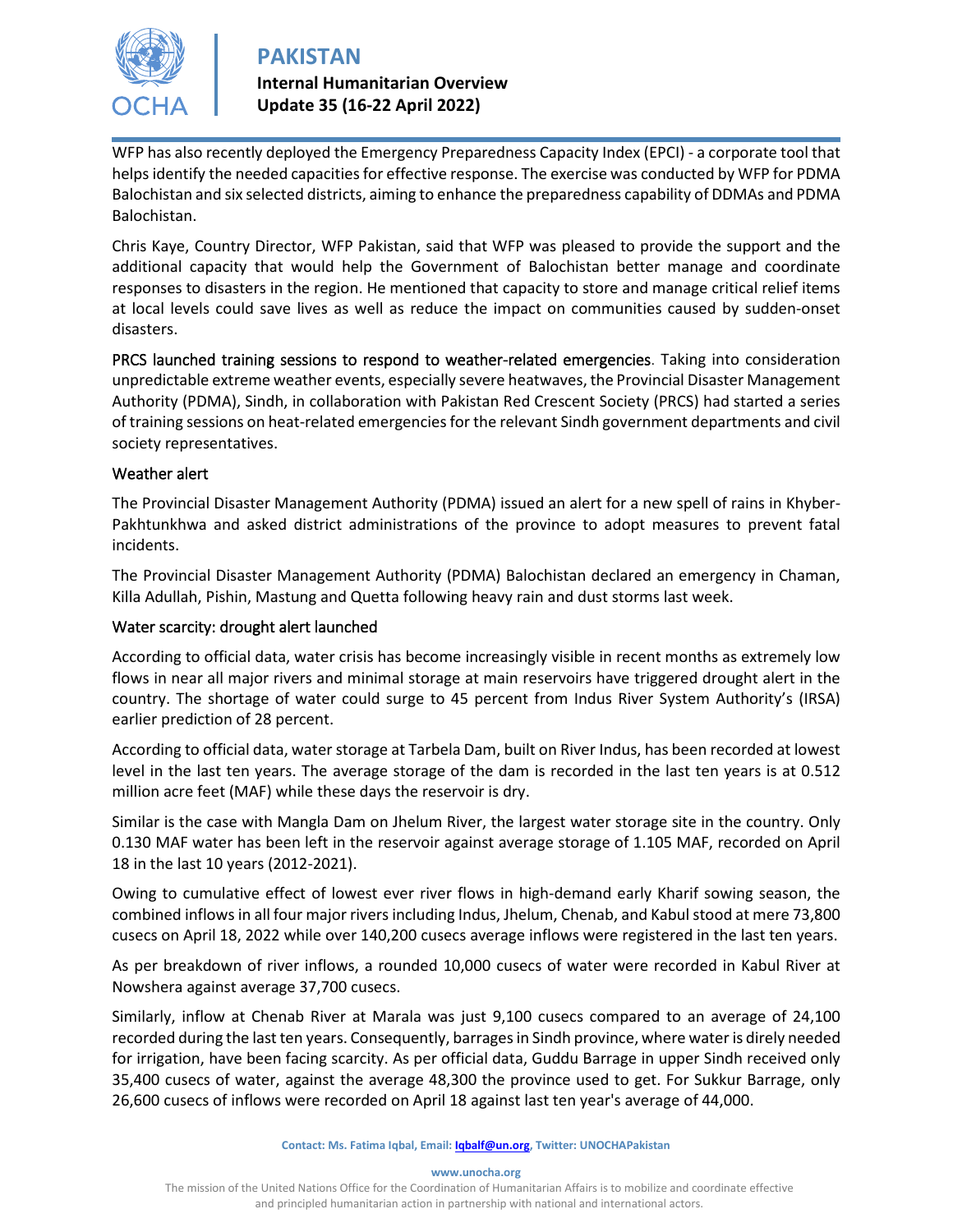

**Internal Humanitarian Overview Update 35 (16-22 April 2022)**

Kotri Barrage being situated at the tail-end of the massive Indus Basin System got only 5,300 cusecs on April 18 against average 18,100.

The authorities in Punjab province have alerted the Agriculture Department and its own formations of the expected extreme shortage of water for cultivation of Kharif crop.

Given the gravity of the situation, Punjab has cut water to Upper Province canals by 45 percent to accommodate it in some of the non-perennial watercourses and sustaining some flows in South Punjab for cultivation of the currently ongoing cotton crop.

#### Mainstreaming climate action in Pakistan

Earth Day, celebrated globally on April 22, was a commitment to protect our planet from the impacts of climate change and to re-align our priorities for sustainable climate action. Pakistan is in the list of top ten countries most vulnerable to climate change as per the Global Climate Risk Index 2020. More so, this vulnerability is not restricted to mere numbers—as the recent heatwave, the recurrence of smog every

year in the country's major metropolitans and the catastrophic dust-storm in Sindh last year under the influence of cyclonic storm Tauktae are a few recent instances of climate change effects.

The theme for this Earth Day, "invest in our planet'' is a call for smart action and for Pakistan, it translates into taking an inclusive approach at the grass roots level. The rural masses make up over 60 percent of the total population of



Pakistan, and are more at risk of displacement, food insecurity and even loss of lives.

The Pakistan Poverty Alleviation Fund (PPAF), with a network of over 130 partner organisations (POs) in 147 districts in Pakistan, has a history of leading climate action initiatives in the rural communities. The Balochistan Water Strategy piloted in 2020 by PPAF lays out smart water management practices and a shift toward drought and heat resistant crops, especially for small farmers in the poorest districts of the province. PPAF has also set up the Balochistan Climate Cluster, a coordination and policy advisory group, for the continuation of dialogue and innovation towards climate-friendly interventions in the rural districts of the province. To build disaster risk resilience in the rural communities and to support infrastructure like flood-resistance walls, PPAF is co-financing the "Building Resilience to Disasters and Climate Change (BRDCC)" programme in eight rural (and the most vulnerable) districts of Balochistan, Sindh, Punjab, KP and even GB. The programme outcomes indicate that an investment in community level behavioural change goes a long way in saving lives and livelihoods.

PPAF is also implementing the KfW funded Hydropower and Renewable Energy (HRE) in six poorest districts in KP to install micro and mini solar power plants to improve living standards in the community while protecting the climate. To encourage small farmers to improve their livelihoods sustainably, PPAF is also funding initiatives like tunnel farming in Swabi and Torghar districts. PPAF presents a model which could be replicated to reach a wider rural community. The way-forward to "invest in our planet" this Earth Day for Pakistan would be to engage with, do better and do more in the resilient rural districts and Union Councils in Pakistan.

#### **www.unocha.org**